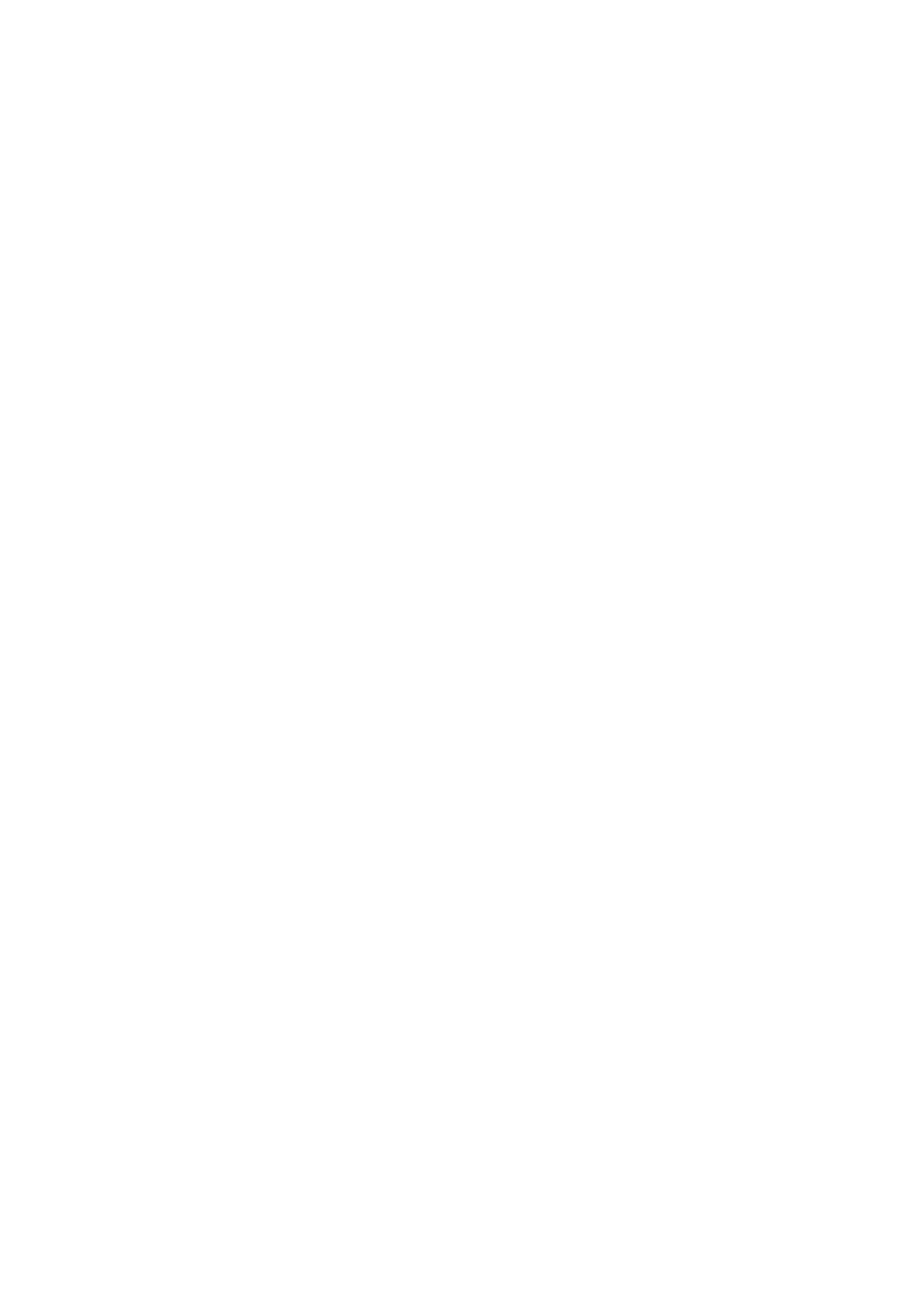

| Authors:    | Dominik Rutz <sup>1</sup> , Aksana Krasatsenka <sup>11</sup> , Rita Mergner <sup>1</sup> ,<br>(numbers in superscript refer to the project partners on page 4)                                                                                                                                                                                                                                                                                                                                                              |
|-------------|-----------------------------------------------------------------------------------------------------------------------------------------------------------------------------------------------------------------------------------------------------------------------------------------------------------------------------------------------------------------------------------------------------------------------------------------------------------------------------------------------------------------------------|
| Published:  | © 2021 by WIP Renewable Energies, Munich, Germany                                                                                                                                                                                                                                                                                                                                                                                                                                                                           |
| Contact:    | WIP Renewable Energies, Sylvensteinstr. 2, 81369 Munich, Germany<br>Dominik.Rutz@wip-munich.de, Tel.: +49 89 720 12 739<br>www.wip-munich.de                                                                                                                                                                                                                                                                                                                                                                                |
| Website:    | www.upgrade-dh.eu                                                                                                                                                                                                                                                                                                                                                                                                                                                                                                           |
| Copyright:  | All rights reserved. No part of this report may be reproduced in any form<br>or by any means, in order to be used for commercial purposes, without<br>permission in writing from the publisher. The authors do not guarantee the<br>correctness and/or the completeness of the information and the data<br>included or described in this handbook.                                                                                                                                                                          |
| Disclaimer: | This project has received funding from the European Union's Horizon<br>2020 research and innovation programme under grant agreement No<br>785014. The sole responsibility for the content of this report lies with the<br>authors. It does not necessarily reflect the opinion of the European Union<br>nor of the European Climate, Infrastructure and Environment Executive<br>Agency (CINEA). Neither the CINEA nor the European Commission are<br>responsible for any use that may be made of the information contained |



therein.





This project has received funding from the European Union's Horizon 2020 research and innovation programme under grant agreement No 785014.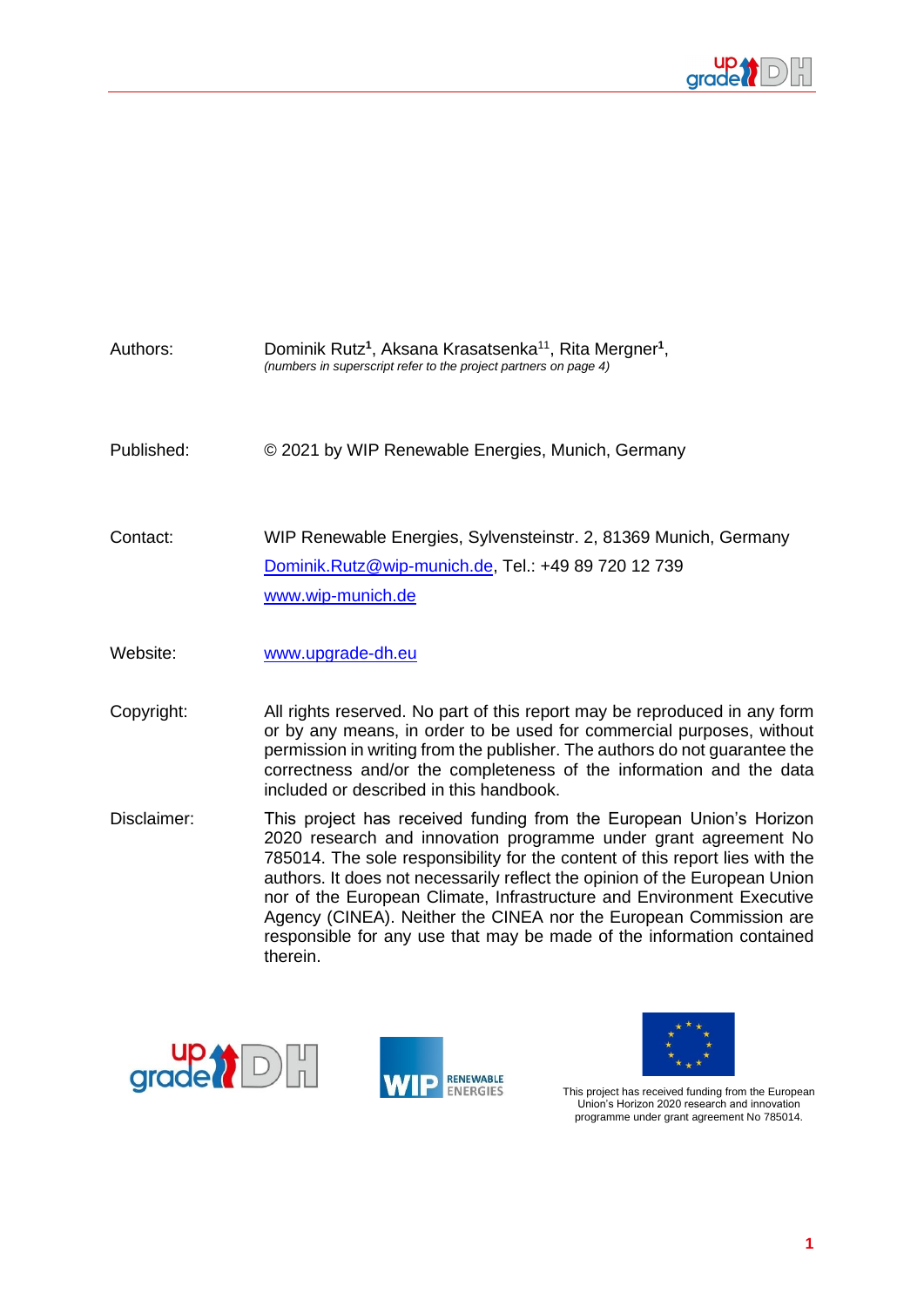

### *Project Consortium and National Contact Points:*





**WIP Renewable Energies**, project coordinator, Germany**<sup>1</sup>** Dominik Rutz [Dominik.Rutz@wip-munich.de] [www.wip-munich.de](http://www.gruppohera.it/)

**Steinbeis Research Institute for Solar and Sustainable Thermal Energy Systems***,* Germany<sup>2</sup> Michael Kübler [kuebler@solites.de]

[www.solites.de](https://www.euroheat.org/news/district-energy-in-the-news/top-district-heating-countries-euroheat-power-2015-survey-analysis/)

[www.lsta.lt](http://www.lsta.lt/)

[www.sstinklai.lt](http://www.optit.net/)







Anes Kazagic [a.kazagic@epbih.ba] [www.epbih.ba](http://www.epbih.ba/)

**JP Elektroprivreda BiH d.d.-Sarajevo**, Bosnia-Herzegovina**<sup>5</sup>**













**AGFW Projektgesellschaft für Rationalisierung, Information und Standardisierung mbH**, Germany**<sup>6</sup>** Sebastian Grimm [s.grimm@agfw.de] [www.agfw.de](http://www.coolheating.eu/)

**University of Zagreb, Faculty of Mechanical Engineering and Naval Architecture**, Croatia**<sup>7</sup>** Tomislav Pukšec [tomislav.puksec@fsb.hr]

[www.fsb.unizg.hr](https://www.euroheat.org/news/european-heating-sector-well-positioned-renewables-integration/)

**Lithuanian District Heating Association**

**Salcininku Silumos Tinklai**, Lithuania**<sup>4</sup>**

Evaldas Čepulis [Evaldas@lsta.lt]

(Lietuvos Silumos Tiekeju Asociacija), Lithuania**<sup>3</sup>**

Elena Pumputienė [elena.pumputiene@sstinklai.lt]

**COWI A/S**, Denmark**<sup>8</sup>** Reto Michael Hummelshøj [rmh@cowi.com] [www.cowi.com](https://ec.europa.eu/energy/sites/ener/files/documents/1_EN_ACT_part1_v14.pdf)

**OPTIT Srl**, Italy**<sup>9</sup>** Matteo Pozzi [matteo.pozzi@optit.net] [www.optit.net](http://www.elektroprivreda.ba/)

**Gruppo Hera**, Italy**<sup>10</sup>** Simone Rossi [simone.rossi@gruppohera.it] [www.gruppohera.it](http://www.upgrade-dh.eu/)

**Euroheat & Power – EHP**, Belgium**<sup>11</sup>** Alessandro Provaggi [ap@euroheat.org] [www.euroheat.org](http://www.fsb.unizg.hr/)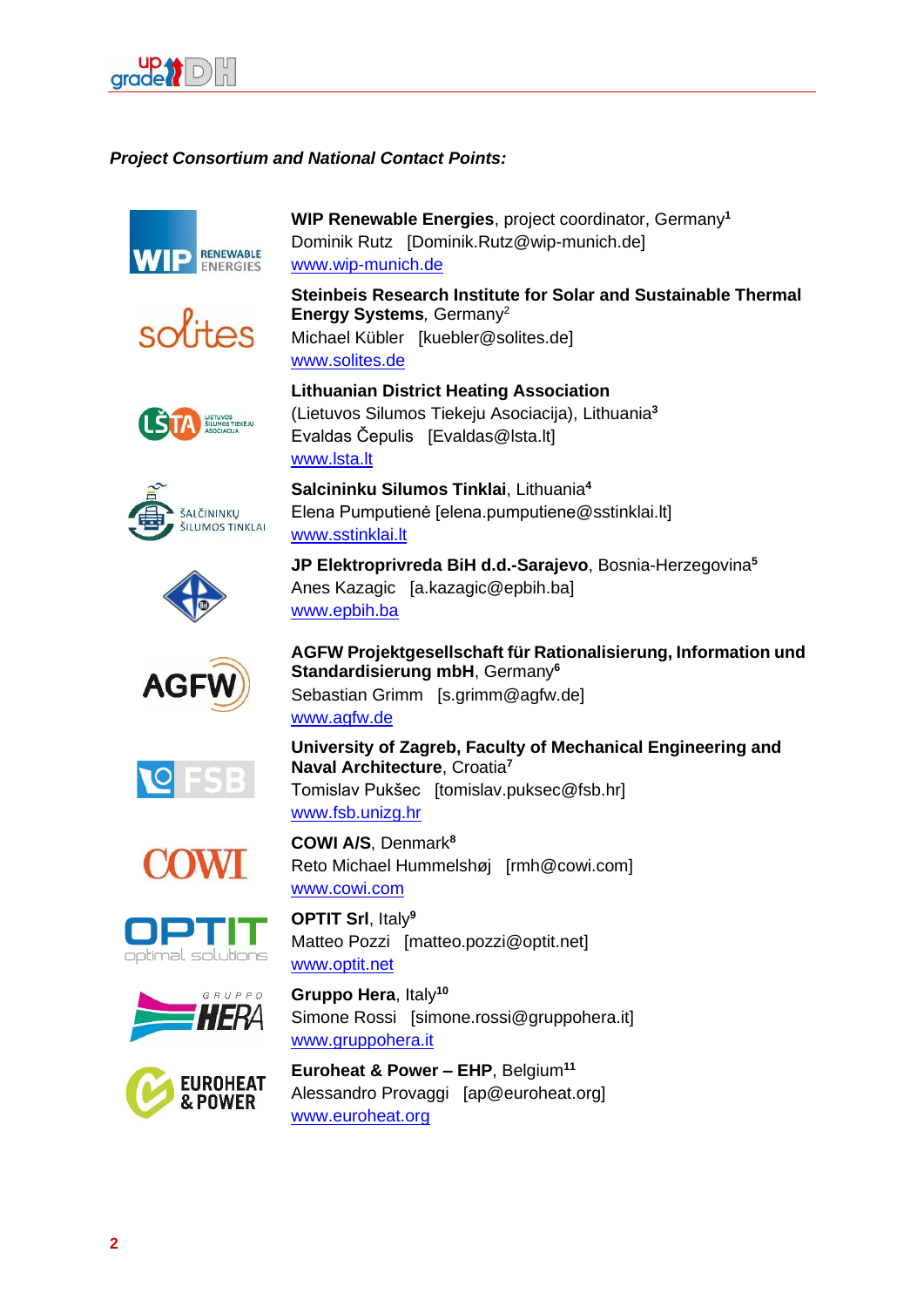

## *1 The Upgrade DH project*

The overall objective of the Upgrade DH project, funded by the EU's Horizon2020 programme, was to improve the performance of inefficient district heating networks in Europe by supporting selected demonstration cases for upgrading, which can be replicated in Europe. The Upgrade DH project supported the upgrading and retrofitting process of DH systems in different climate regions of Europe, covering various countries. The target countries of the Upgrade DH project are: Bosnia-Herzegovina, Denmark, Croatia, Germany, Italy, Lithuania, Poland, and The Netherlands. In each of the target countries, the upgrading process is initiated at concrete DH systems of the so-called Upgrade DH demonstration cases (demo cases) (Figure 1). The gained knowledge and experiences were further replicated to other European countries and DH systems in order to leverage the impact.

The Upgrade DH project launched, implemented and tested the upgrading process up to the implementation phase (investment stage). As lighthouse projects, the demo cases were used to stimulate replication. The initiation of new projects in the target countries and accompanying activities at national level contributed to implement energy efficiency and renewable energy policies, regulations and legislations in the target countries.

The Upgrade DH project involved stakeholders in charge of city networks, heat suppliers, DH companies, managers of buildings blocks, housing associations and other building owners/managers and end consumers. Core activities of the Upgrade DH project included the collection of the best upgrading measures, the support of the upgrading process for selected DH networks, the organisation of capacity building measures about DH upgrading, financing and business models, as well as the development of national and regional action plans. In addition, an image raising campaign for modern DH networks was carried out in the Upgrade DH project.

The recognition of such an EU project has a large impact on national and regional level to further improve district heating networks by replication of successful technical, managerial, organisational and financial approaches identified in the Upgrade DH project.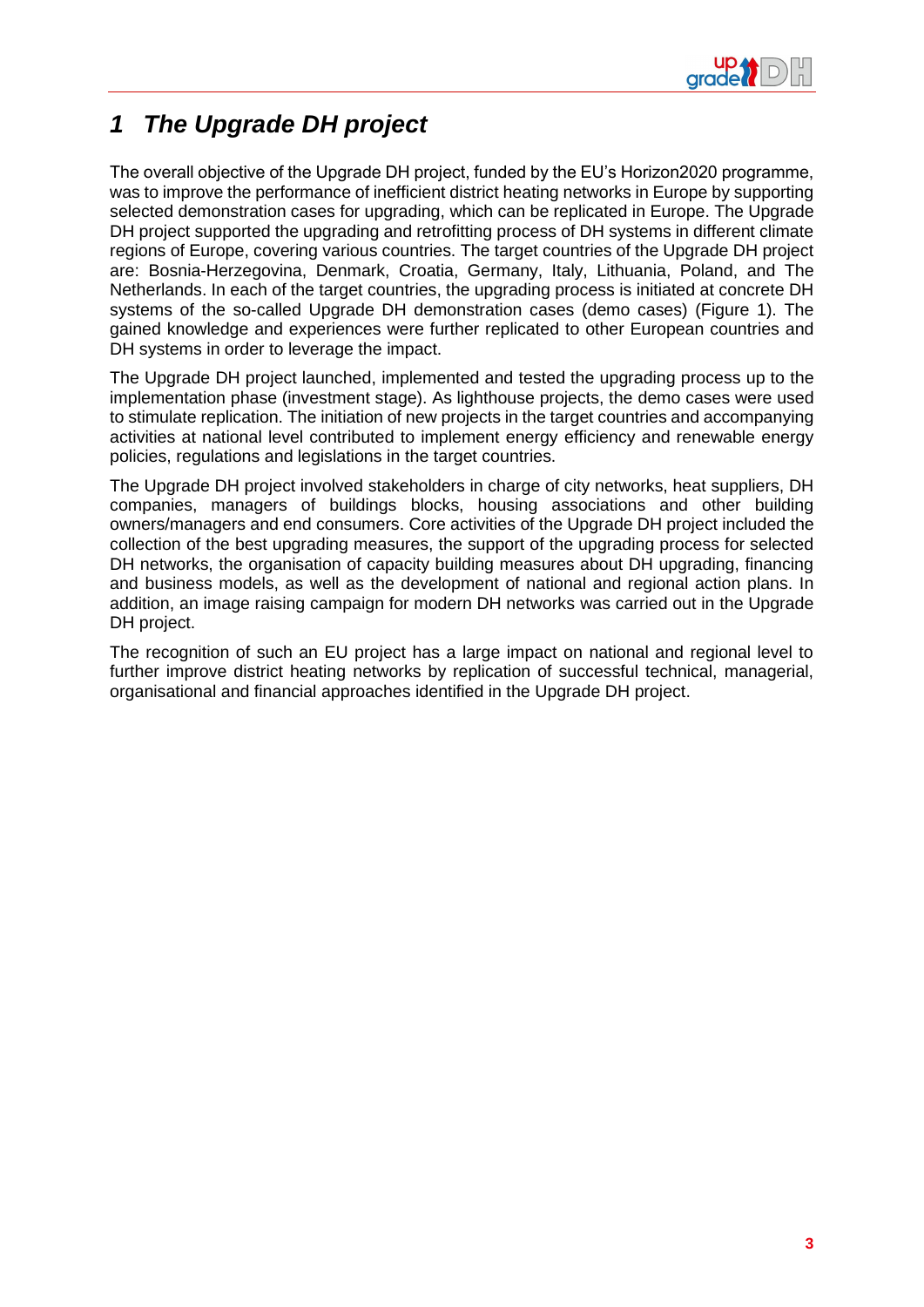

## *2 Event summary*

The final Upgrade DH project dissemination workshop "Towards efficient district heating and cooling in Europe" took place on Wednesday, 15 September 2021, online. 139 persons have registered for the event and more than 90 participants attended the event.

This event was a perfect opportunity to present and discuss the current status of EU and Member State policies in the heating and cooling sector as well as in the energy efficiency sector. An important input about this was given by Radoš Horáček from the European Commission who presented the energy efficiency legislation for a higher uptake of sustainable renewable heating and cooling in Europe.

Furthermore, project results and achievements, such as the collection of best upgrading measures and tools, national action plans and the DHC promotion campaign, were presented by the project coordinator Dominik Rutz and several project partners. The identification of



upgrading opportunities and the planning for the implementation of upgrading measures at concrete DHC examples were presented and discussed in a round table discussion.



Finally, Stavros Stamatoukos from the CINEA European Climate Infrastructure and Environment Executive Agency gave an insight in past and ongoing EU funded projects in that sector and presented open calls and project opportunities.

In the afternoon, participants had a chance to virtually visit two CHP plants that recently undertook upgrading measures and can serve as inspiration for other DH systems striving to become more efficient.

The presentations of the event are available at [https://www.upgrade-dh.eu/en/publications](https://www.upgrade-dh.eu/en/publications-reports/the-final-upgrade-dh-conference/)[reports/the-final-upgrade-dh-conference/](https://www.upgrade-dh.eu/en/publications-reports/the-final-upgrade-dh-conference/) and [https://www.euroheat.org/events/towards](https://www.euroheat.org/events/towards-efficient-district-heating-cooling-europe/)[efficient-district-heating-cooling-europe/.](https://www.euroheat.org/events/towards-efficient-district-heating-cooling-europe/) The workshop was also recorded and is available on the Youtube channel of Euroheat & Power: [https://www.youtube.com/watch?v=Ag6ZasFMxRE&t=20s.](https://www.youtube.com/watch?v=Ag6ZasFMxRE&t=20s)

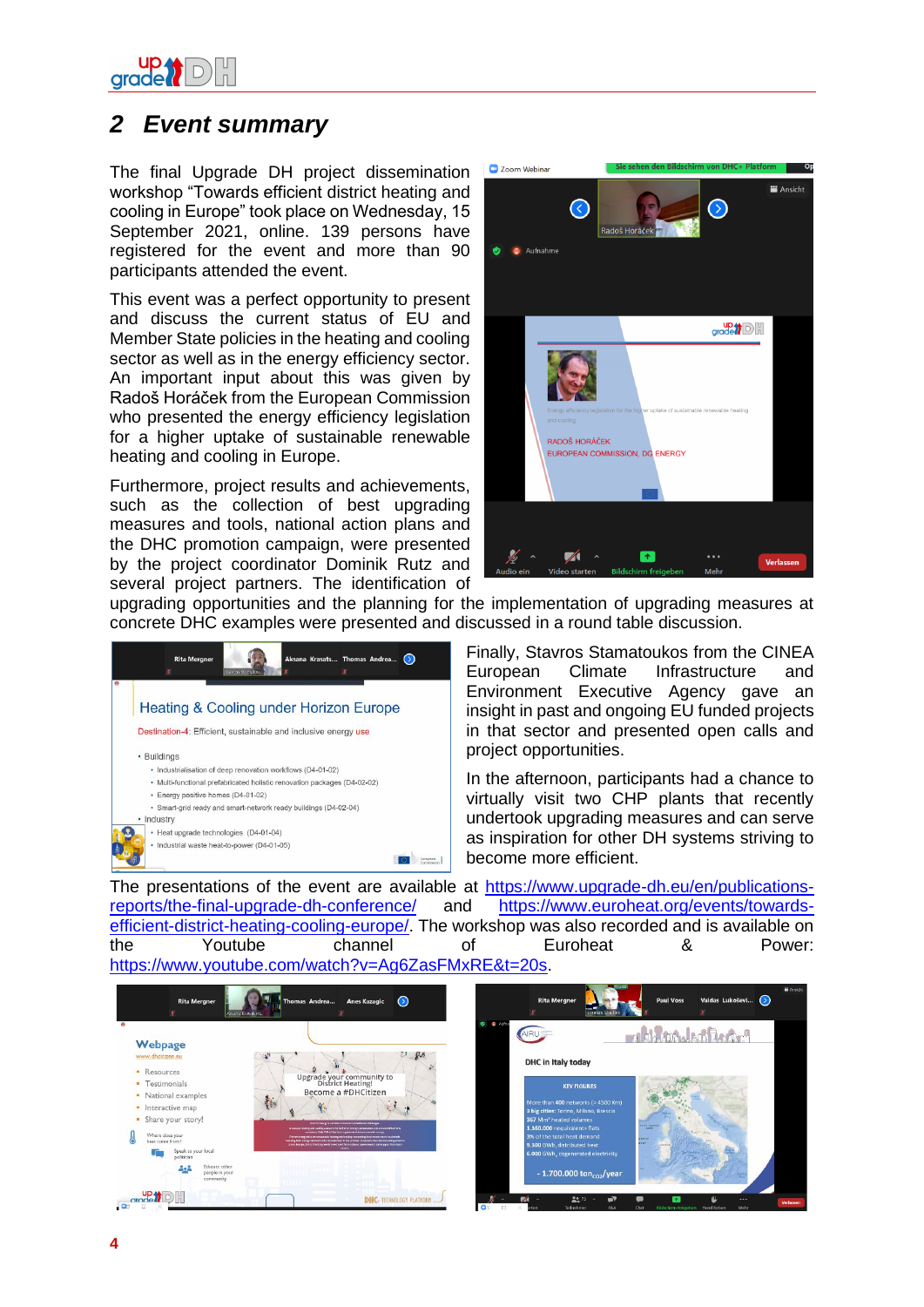

## *3 Press release*

**District Heating: an important contributor to support the energy transition in the heating sector**



**Munich, 29.09.2021**: Modern and renewable district heating systems are very important technologies for achieving the European climate mitigation targets, including the aim to limit the global temperature rise to 1.5°C above pre-industrial levels by the end of the century according to the Paris Agreement. This was the important message of the final Upgrade DH workshop "Towards efficient district heating and cooling in Europe" which took place on Wednesday, 15 September 2021, online. The final event of the Upgrade DH project, supported by the European Union's Horizon 2020 research and innovation programme, was a full success: more than 90 participants attended the event, asked questions, and contributed to a fruitful discussion on modern heating solutions.

"The heating sector was for a long time neglected in the political debate, in comparison to the power sector", stated Dominik Rutz, the coordinator of the Upgrade DH project. It was therefore strongly acknowledged that the spotlight is currently directed on renewable heating and energy, at least at the European level. Radoš Horáček, representative of DG Energy of the European Commission, presented the current European energy efficiency legislation and discussion on the higher uptake of sustainable renewable heating and cooling. For example, the "Fit for 55 Package" of the European Commission proposes a new 55% greenhouse gas reduction target for 2030, whereby measures in the heating sector will play a significant role in achieving this target.

That is exactly why EU projects like Upgrade DH are important. The overall objective of this project, which will be concluded after 41 months of implementation at the end of this month, was to improve the performance of inefficient district heating networks in Europe by supporting selected demonstration cases for upgrading, which can be replicated in Europe. The consortium, consisting of research institutes, DH associations, utilities, consultants, and DH operators, not only came up with a full range of information materials such as handbooks, best practice examples, and guidelines, it intensively worked together with local stakeholders of 8 DH systems in Europe to upgrade these systems. Measures included reduction on the temperature levels, improvement of the pumps and pipelines, integration of renewable energies, or cross-cutting topics such as digitalisation of the system, for example. This was accompanied by a broad image raising campaign to inform European citizens about the various advantages of DH. "Through the campaign, we reached more than 50,000 citizens", said Aksana Krasatsenka from Euroheat and Power. She was responsible for the implementation of the campaign, as well as for the organisation of the final workshop.

The overall impact of Upgrade DH is significant. The proposed measures for upgrading lead to a reduction of 16.9% of the primary energy demand and 51.9% reduction of greenhouse gases of the DH systems at the eight demo sites. In absolute numbers, this is a reduction of more than 150,000 t of  $CO<sub>2</sub>$  equivalent per year. Furthermore, the share of using waste heat increased by 3.3% and the share of renewable energies increased by 21.7%. Several of the upgrading measures are currently being implemented, some measures were even finalised.

To support similar projects, the European Commission has recently published the calls for the new programme called Horizon Europe. Stavros Stamatoukos, project officer of the European Climate Infrastructure and Environment Executive Agency and responsible for the Upgrade DH project, gave an insight on project opportunities in the field of heating and cooling and encouraged the workshop attendees to participate.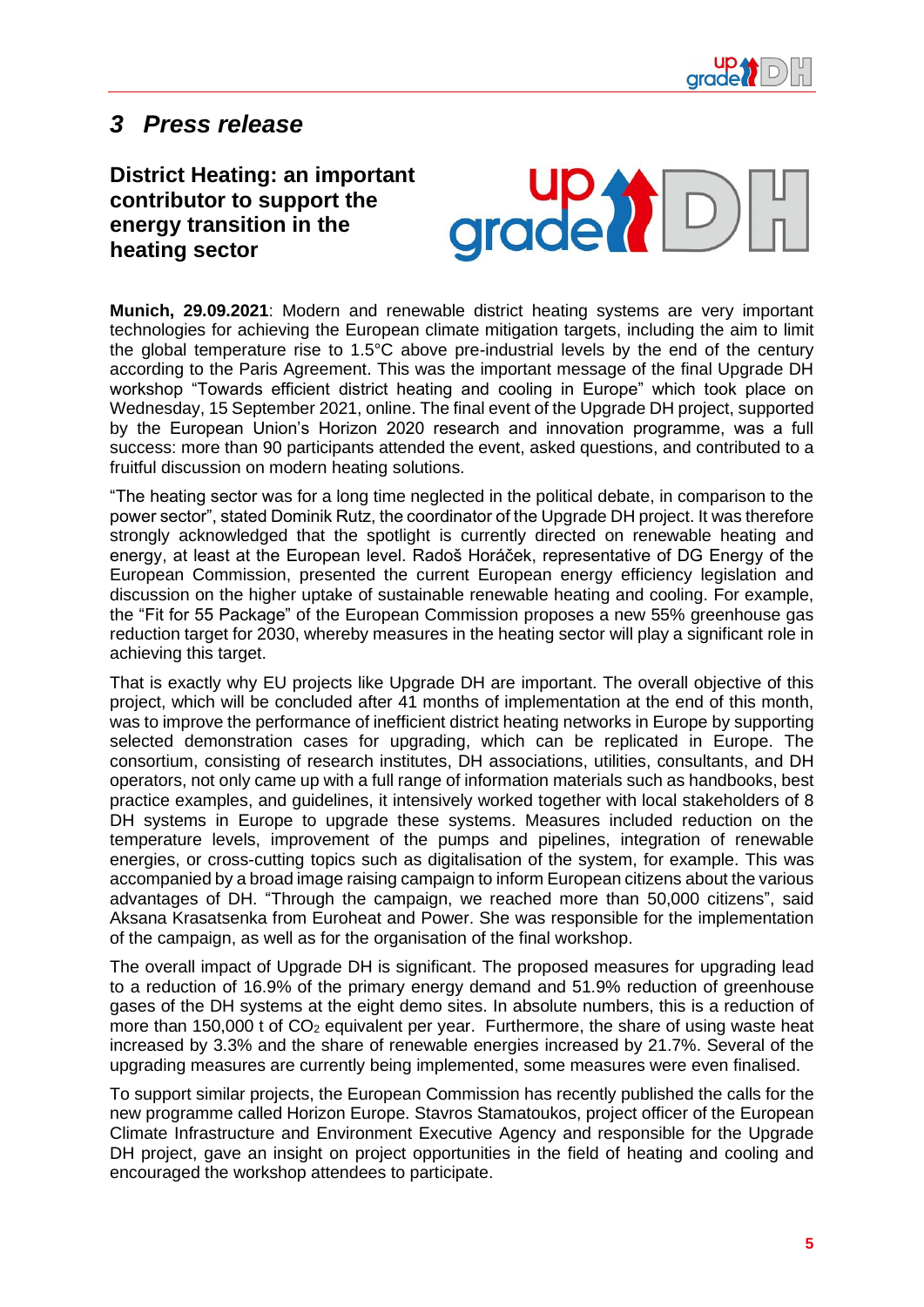

Finally, in the framework of the workshop participants had a chance to virtually visit two CHP plants that recently undertook upgrading measures and can serve as inspiration for other DH systems striving to become more efficient. These examples of knowledge exchange are needed and will lead to a stepwise improvement of the DH sector in Europe and thereby contributing significantly towards the 1.5 °C climate target.

#### **Presentations** of the event:

<https://www.upgrade-dh.eu/en/publications-reports/the-final-upgrade-dh-conference/> <https://www.euroheat.org/events/towards-efficient-district-heating-cooling-europe/>

#### **Recording** of the event:

https://youtu.be/Ag6ZasFMxRE

#### **Project website**:

<https://www.upgrade-dh.eu/>